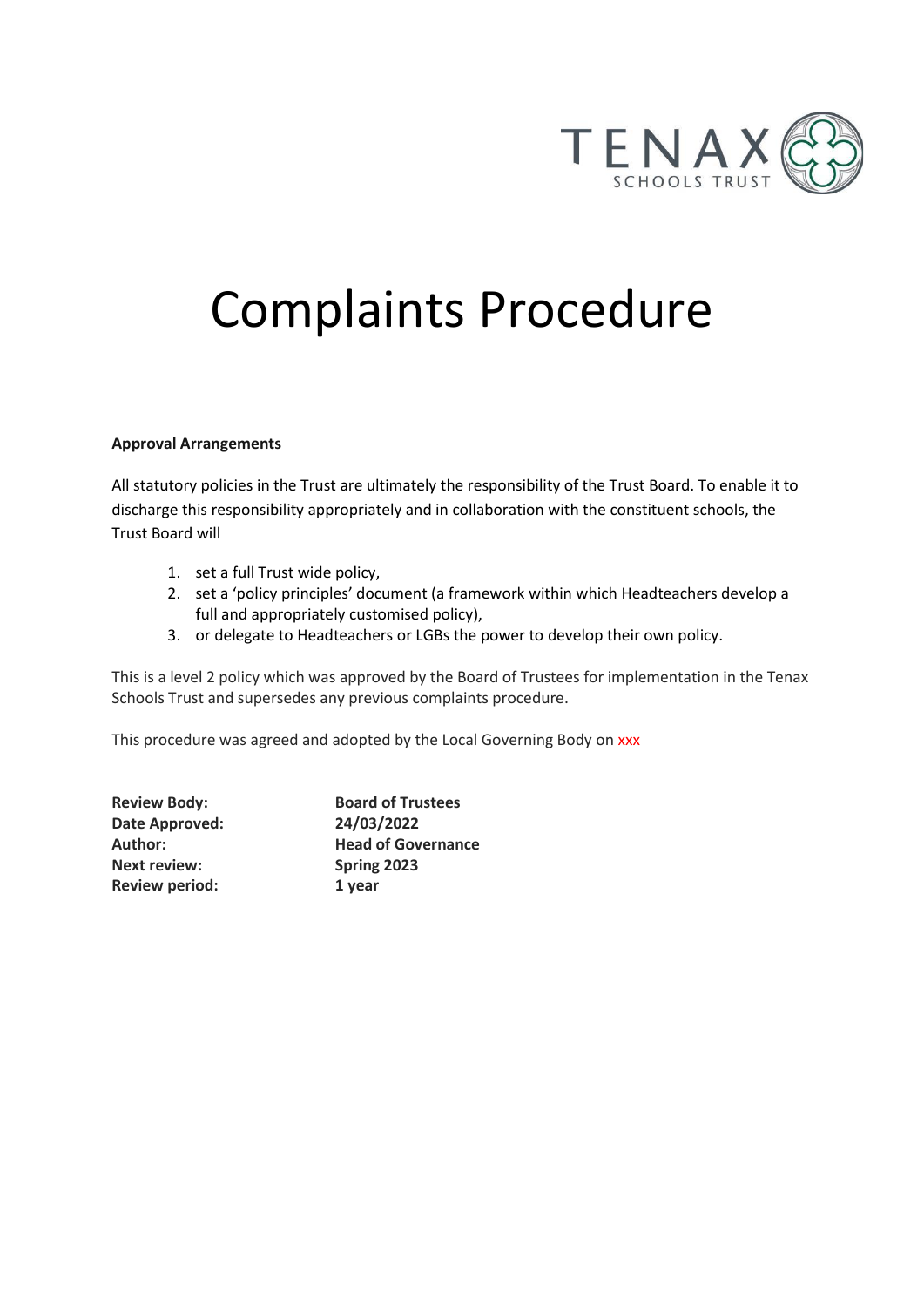## **Introduction**

The Tenax Schools Trust aims to provide a high quality educational experience for every student, which not only provides good teaching, but also a rounded school experience with particular emphasis on personal development, inspired by Christian belief and values. We also recognise that, despite these aspirations and a strong record of success, occasionally things can go wrong and parents or members of the public may need to raise concerns or to make a complaint.

This procedure is based on the Government's latest model complaints procedure for an academy in a multi-academy trust at time of writing (12 March 2021).

## **Who can make a complaint?**

This complaints procedure is not limited to parents or carers of children that are registered at the school. Any person, including members of the public, may make a complaint to <School> about any provision of facilities or services that we provide. Unless complaints are dealt with under separate statutory procedures (such as appeals relating to exclusions or admissions), we will use this complaints procedure.

#### **Complaints should be directed as follows:**

- 1. **Complaints against school staff (except the Headteacher)** should be made, in the first instance, to the Headteacher, via the school office*.*
- 2. **Complaints that involve or are about the Headteacher** should be addressed to the Chair of Governors (via the Clerk to Governors).
- 3. **Complaints about the Chair of Governors, any individual governor(s) or the whole governing body** should be addressed to the CEO, Tenax Schools Trust (via the Clerk to the Board of Trustees).
- 4. **Complaints about the CEO or Trustee** should be addressed to the Chair of the Board of Trustees (via the Clerk to the Board of Trustees).
- 5. **Complaints about the Tenax Schools Trust** should be addressed to the CEO, Tenax Schools Trust (via the Clerk to the Board of Trustees).
- 6. Should it be felt necessary by the complainant to escalate a complaint, complaints should be addressed to the CEO, Tenax Schools Trust (via the Clerk to the Board of Trustees).

Where complaints are not directed in line with the procedure outlined above, the person who receives the complaint will acknowledge receipt and will forward the complaint to the appropriate person, who will then handle the complaint in line with the applicable complaints procedure. However, where complaints are not directed in line with the procedure set out above, this may extend the length of time required for the complaint to be resolved.

Where it is not clear whether a matter is being raised as a formal complaint; against whom the complaint is being made, or the precise details of the complaint are not clear, clarification will be sought prior to investigation of the complaint.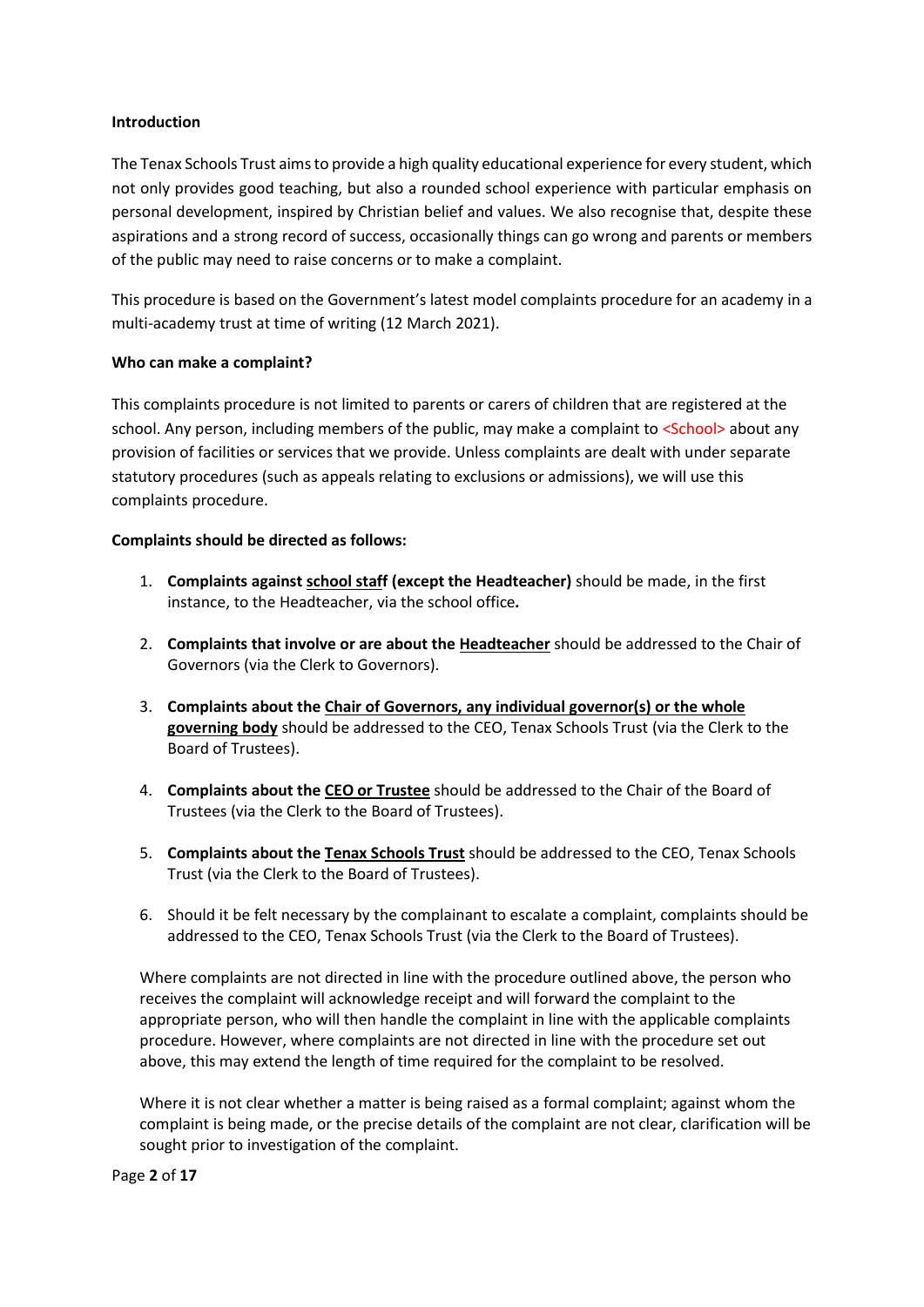## **The difference between a concern and a complaint**

A concern may be defined as '*an expression of worry or doubt over an issue considered to be important for which reassurances are sought'*.

A complaint may be defined as '*an expression of dissatisfaction however made, about actions taken or a lack of action*'.

It is in everyone's interest that concerns and complaints are resolved at the earliest possible stage. Many issues can be resolved informally, without the need to use the formal stages of the complaints procedure. <School> takes concerns seriously and will make every effort to resolve the matter as quickly as possible.

If you have difficulty discussing a concern with a particular member of staff, we will respect your views. In these cases, <Headteacher> will refer you to another staff member. Similarly, if the member of staff directly involved feels unable to deal with a concern, <Headteacher> will refer you to another staff member. The member of staff may be more senior but does not have to be. The ability to consider the concern objectively and impartially is more important.

We understand however, that there are occasions when people would like to raise their concerns formally. In this case, <School> will attempt to resolve the issue internally, through the stages outlined within this complaints procedure.

## **How to raise a concern or make a complaint**

A concern or complaint can be made in person, in writing or by telephone. They may also be made by a third party acting on behalf of a complainant, as long as they have appropriate consent to do so.

Concerns should be raised with the class teacher, Deputy or Assistant Headteacher or the Headteacher. If the issue remains unresolved, the next step is to make a formal complaint. The process for this is set out on page 6, under the heading "Formal Complaints".

Complainants should not approach individual governors to raise concerns or complaints. They have no power to act on an individual basis and it may also prevent them from considering complaints at Stage 2 of the procedure.

In accordance with equality law, we will consider making reasonable adjustments if required, to enable complainants to access and complete this complaints procedure; for instance, providing information in alternative formats, assisting complainants in raising a formal complaint or holding meetings in accessible locations.

## **Anonymous complaints**

We will not normally investigate anonymous complaints. However, the Headteacher or Chair of Governors, if appropriate, will determine whether the complaint warrants an investigation.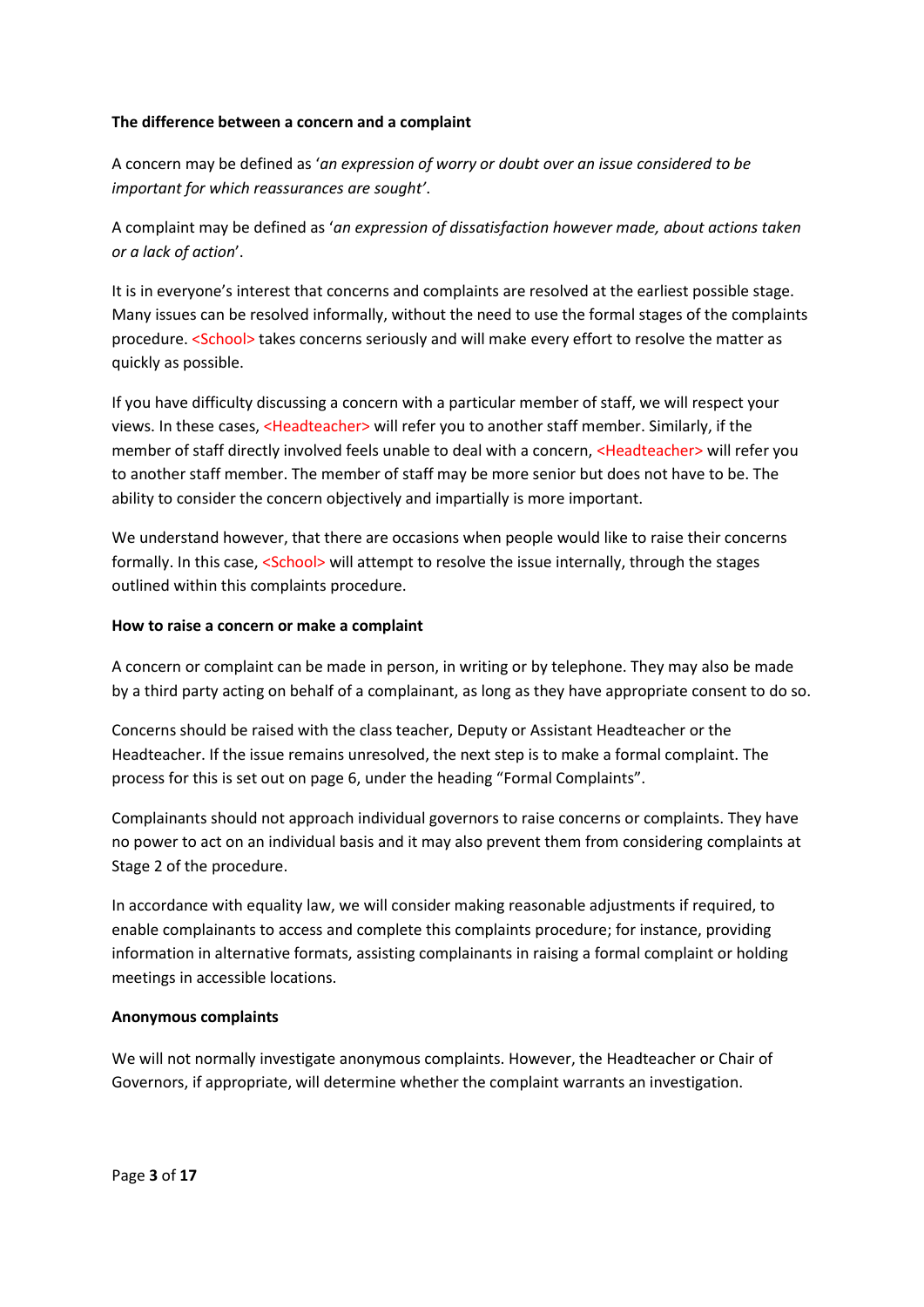## **Timescales**

You must raise the complaint within three months of the incident or, where a series of associated incidents have occurred, within three months of the last of these incidents. We will consider complaints made outside of this time frame if exceptional circumstances apply.

## **Complaints received outside of term time**

We will consider complaints made outside of term time to have been received on the first school day after the holiday period.

## **Scope of this Complaints Procedure**

This procedure covers all complaints about any provision of community facilities or services by <School>, other than complaints that are dealt with under other statutory procedures, including those listed below.

| <b>Exceptions</b>                 | Which Policy or Procedure/Who to contact                      |
|-----------------------------------|---------------------------------------------------------------|
| Admissions to schools             | Concerns about admissions, statutory assessments of Special   |
|                                   | Educational Needs, or school re-organisation proposals        |
|                                   | should be raised with Kent County Council via KELSI website   |
|                                   | https://www.kelsi.org.uk/                                     |
| Matters likely to require a Child | Complaints about child protection matters are handled         |
| Protection Investigation          | under our child protection and safeguarding policy and in     |
|                                   | accordance with relevant statutory guidance.                  |
|                                   | If you have serious concerns, you may wish to contact         |
|                                   | the local authority designated officer (LADO) who has         |
|                                   | local responsibility for safeguarding or the Multi-Agency     |
|                                   | Safeguarding Hub (MASH). County LADO Service contact          |
|                                   | number: 03000 410 888                                         |
|                                   | Email: kentchildrenslado@kent.gov.uk                          |
| Exclusion of children from        | Further information about raising concerns about exclusion    |
| school*                           | can be found at: www.gov.uk/school-discipline-                |
|                                   | exclusions/exclusions.                                        |
|                                   | *complaints about the application of the school's behaviour   |
|                                   | policy can be made through the school's complaints            |
|                                   | procedure.                                                    |
| Whistleblowing                    | We have an internal whistleblowing procedure for all our      |
|                                   | employees, including temporary staff and contractors.         |
|                                   | The Secretary of State for Education is the prescribed person |
|                                   | for matters relating to education for whistleblowers in       |
|                                   | education who do not want to raise matters direct with their  |
|                                   | employer. Referrals can be made at:                           |
|                                   | www.education.gov.uk/contactus.                               |
|                                   |                                                               |

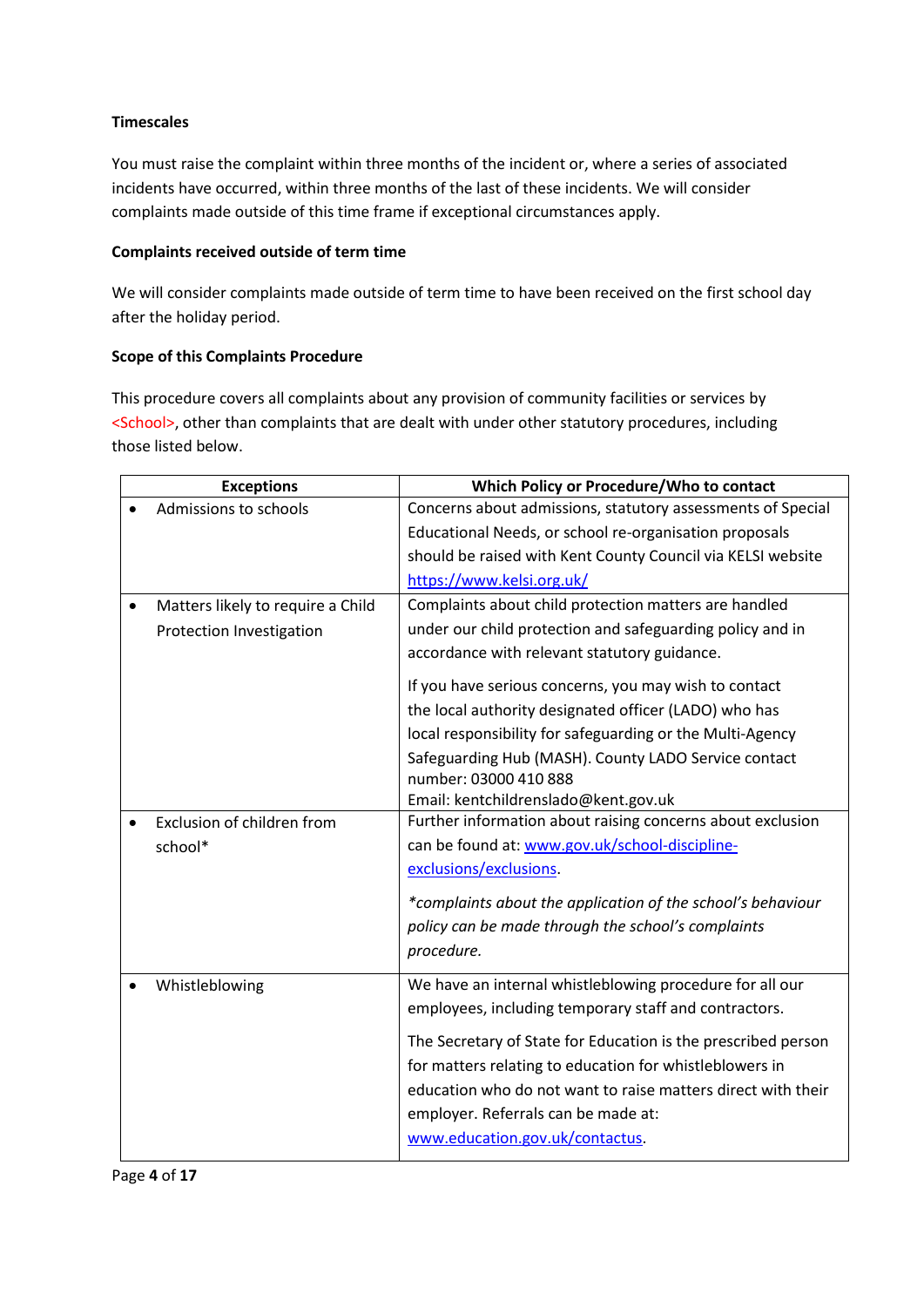|                                                              | Volunteer staff who have concerns about our school should                                                                                                                                                    |
|--------------------------------------------------------------|--------------------------------------------------------------------------------------------------------------------------------------------------------------------------------------------------------------|
|                                                              | complain through the school's complaints procedure. You                                                                                                                                                      |
|                                                              | may also be able to complain direct to the LA or the                                                                                                                                                         |
|                                                              | Department for Education (see link above), depending on the                                                                                                                                                  |
|                                                              | substance of your complaint.                                                                                                                                                                                 |
| Staff grievances                                             | Complaints from staff will be dealt with under the school's                                                                                                                                                  |
|                                                              | internal grievance procedures.                                                                                                                                                                               |
| Staff conduct                                                | Complaints about staff will be dealt with under the school's                                                                                                                                                 |
|                                                              | internal disciplinary procedures, if appropriate.                                                                                                                                                            |
|                                                              | Complainants will not be informed of any disciplinary action<br>taken against a staff member as a result of a complaint.<br>However, the complainant will be notified that the matter is<br>being addressed. |
| Complaints about services<br>provided by other providers who | Providers should have their own complaints procedure to deal<br>with complaints about service. Please contact them direct.                                                                                   |
| may use school premises or                                   |                                                                                                                                                                                                              |
| facilities                                                   |                                                                                                                                                                                                              |

If other bodies are investigating aspects of the complaint, for example the police, local authority (LA) safeguarding teams or Tribunals, this may impact on our ability to adhere to the timescales within this procedure or result in the procedure being suspended until those public bodies have completed their investigations. If this happens, we will inform you of a proposed new timescale.

If a complainant commences legal action against <School> in relation to their complaint, we will consider whether to suspend the complaints procedure in relation to their complaint until those legal proceedings have concluded.

## **Resolving complaints**

At each stage in the procedure, <School> wants to resolve the complaint. If appropriate, we will acknowledge that the complaint is upheld in whole or in part. In addition, we may offer one or more of the following:

- an explanation
- an admission that the situation could have been handled differently or better
- an assurance that we will try to ensure the event complained of will not recur
- an explanation of the steps that have been or will be taken to help ensure that it will not happen again and an indication of the timescales within which any changes will be made
- an undertaking to review school policies in light of the complaint
- an apology.

Page **5** of **17**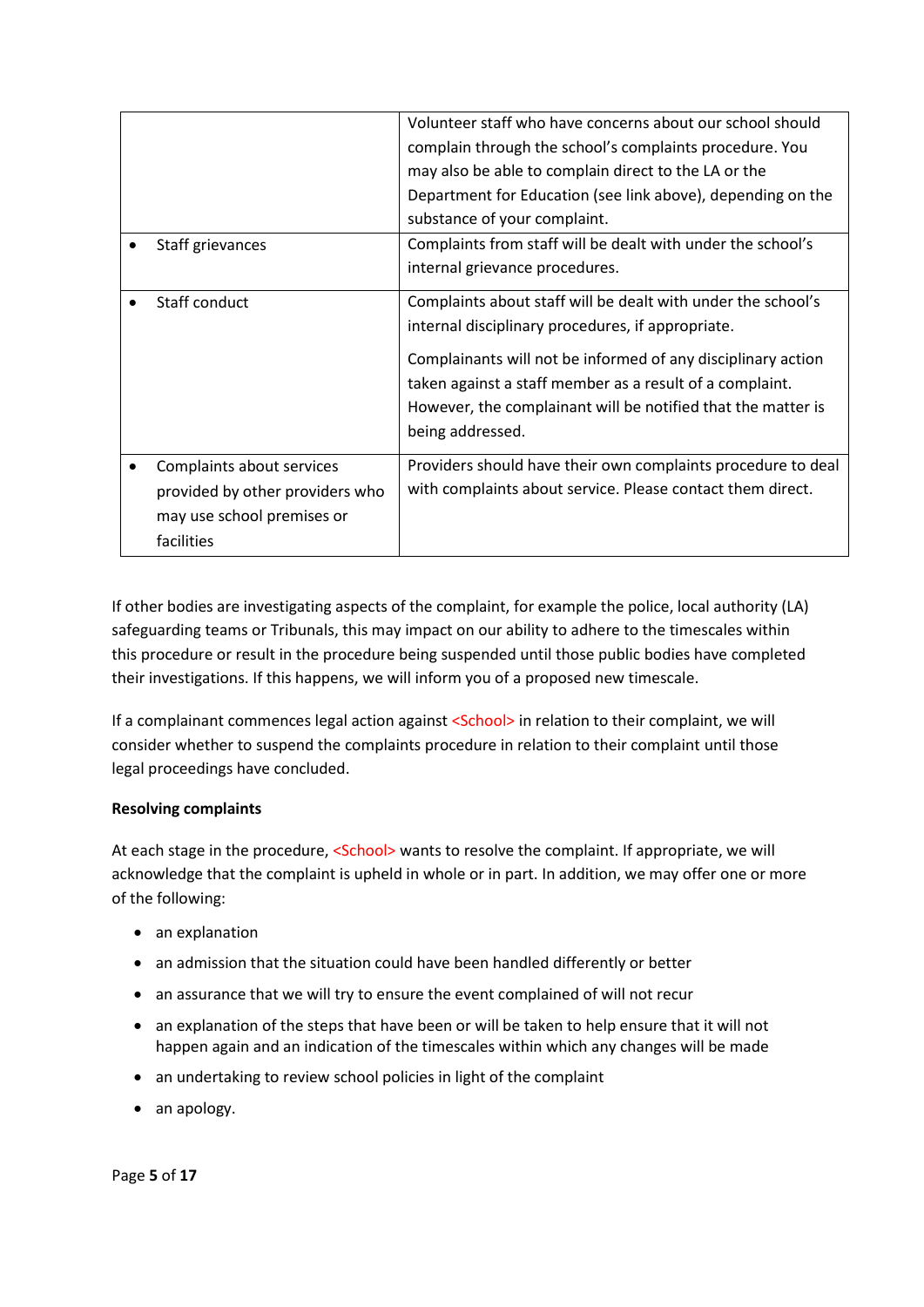## **Withdrawal of a complaint**

If a complainant wants to withdraw their complaint, we will ask them to confirm this in writing.

## **Formal complaints**

## **Stage 1**

Formal complaints may be made in person, by phone, or in writing (preferably on the Complaint Form, a template for which is included at the end of this procedure). If you require help in completing the form, please contact the school office. All complaints submitted in writing should be marked as Private & Confidential.

## **Complaints at Stage 1 should be directed as follows:**

- 1. **Complaints against school staff (except the Headteacher)** should be made, in the first instance, to the Headteacher, via the school office*.*
- 2. **Complaints that involve or are about the Headteacher** should be addressed to the Chair of Governors (via the Clerk to Governors).
- 3. **Complaints about the Chair of Governors, any individual governor(s) or the whole governing body** should be addressed to the CEO, Tenax Schools Trust (via the Clerk to the Board of Trustees).
- 4. **Complaints about the CEO or Trustee** should be addressed to the Chair of the Board of Trustees (via the Clerk to the Board of Trustees).
- 5. **Complaints about the Tenax Schools Trust** should be addressed to the CEO, Tenax Schools Trust (via the Clerk to the Board of Trustees).
- 6. Should it be felt necessary by the complainant to escalate a complaint, complaints should be addressed to the CEO, Tenax Schools Trust (via the Clerk to the Board of Trustees).

Where complaints are not directed in line with the procedure outlined above, the person who receives the complaint will acknowledge receipt and will forward the complaint to the appropriate person, who will then handle the complaint in line with the applicable complaints procedure. However, where complaints are not directed in line with the procedure set out above, this may extend the length of time required for the complaint to be resolved.

Where it is not clear whether a matter is being raised as a formal complaint; against whom the complaint is being made, or the precise details of the complaint are not clear, clarification will be sought prior to investigation of the complaint.

## **Procedure and timescales for handling complaints at Stage 1**

At Stage 1, all complaints will be dealt with according to the process and timescales below.

The person dealing with the complaint will record the date on which the complaint was received and will acknowledge receipt of the complaint in writing (either by letter or email) within 5 school days.

Page **6** of **17**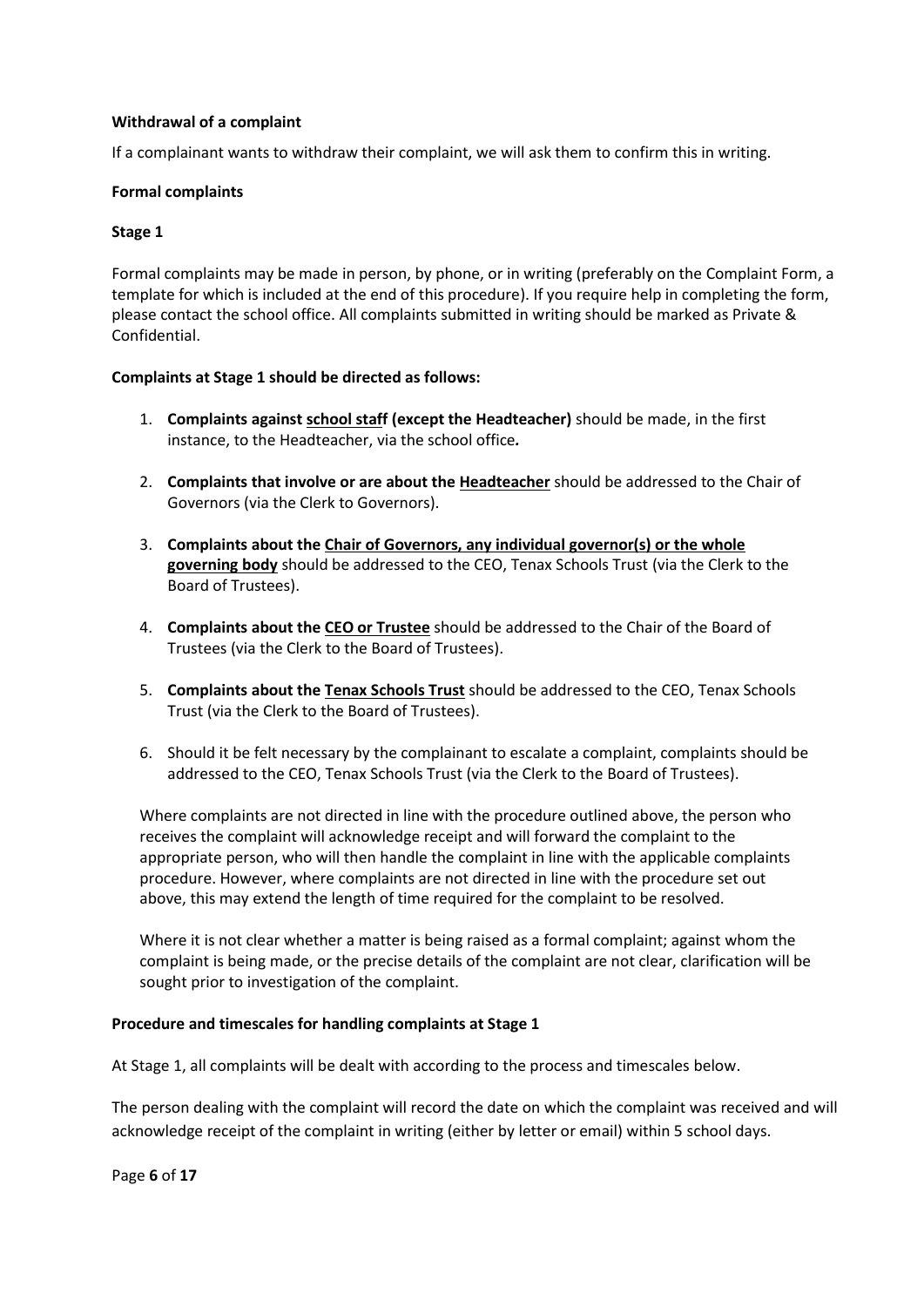Within this response, the person dealing with the complaint will seek to clarify the nature of the complaint, ask what remains unresolved and what outcome the complainant would like to see. The person dealing with the complaint can consider the most appropriate way of doing this, which could be through a conversation or a face to face meeting. Where the person dealing with the complaint meets or speaks with the parent or other complainant, the matters discussed should be written down so there is no misunderstanding. This will normally be done in the form of a letter to the complainant following the meeting or other conversations and may be included as part of the letter sent to the complainant at the conclusion of the complaint investigation. The person dealing with the complaint may ask for a trusted individual to be present to act as note-taker.

The person dealing with the complaint will investigate the complaint.

*Note: The person dealing with the complaint may delegate the investigation but not the decision to be taken.*

During the investigation, the person dealing with the complaint (or investigator) will:

- if necessary, interview those involved in the matter and/or those complained of, allowing them to be accompanied if they wish
- keep a written record of any meetings/interviews in relation to their investigation (to be retained in line with the Trust's records management policy.

At the conclusion of the investigation, the person dealing with the complaint will provide a formal written response within 10 school days of the date of receipt of the complaint.

If the person dealing with the complaint is unable to meet this deadline, they will provide the complainant with an update and revised response date.

The response will detail any actions taken to investigate the complaint and provide a full explanation of the decision made and the reason(s) for it. Where appropriate, it will include details of actions <School> will take to resolve the complaint.

The person dealing with the complaint will advise the complainant of how to escalate their complaint should they remain dissatisfied with the outcome of Stage 1.

## **Stage 2**

If the complainant is dissatisfied with the outcome at Stage 1 and wishes to take the matter further, they can escalate the complaint to Stage  $2 - a$  panel hearing. This is the final stage of the complaints procedure.

- 1. Where the complaint concerns a **member of school staff or a Headteacher**, a request to escalate to Stage 2 must be made to the **Clerk to Governors**, via the school office, within 10 school days of receipt of the Stage 1 response.
- 2. Where a complaint concerns the **Chair of Governors, an individual governor, the whole LGB, the CEO or Trustee or the Tenax Schools Trust**, a request to escalate to Stage 2 must be made to the **Clerk to the Board of Trustees**.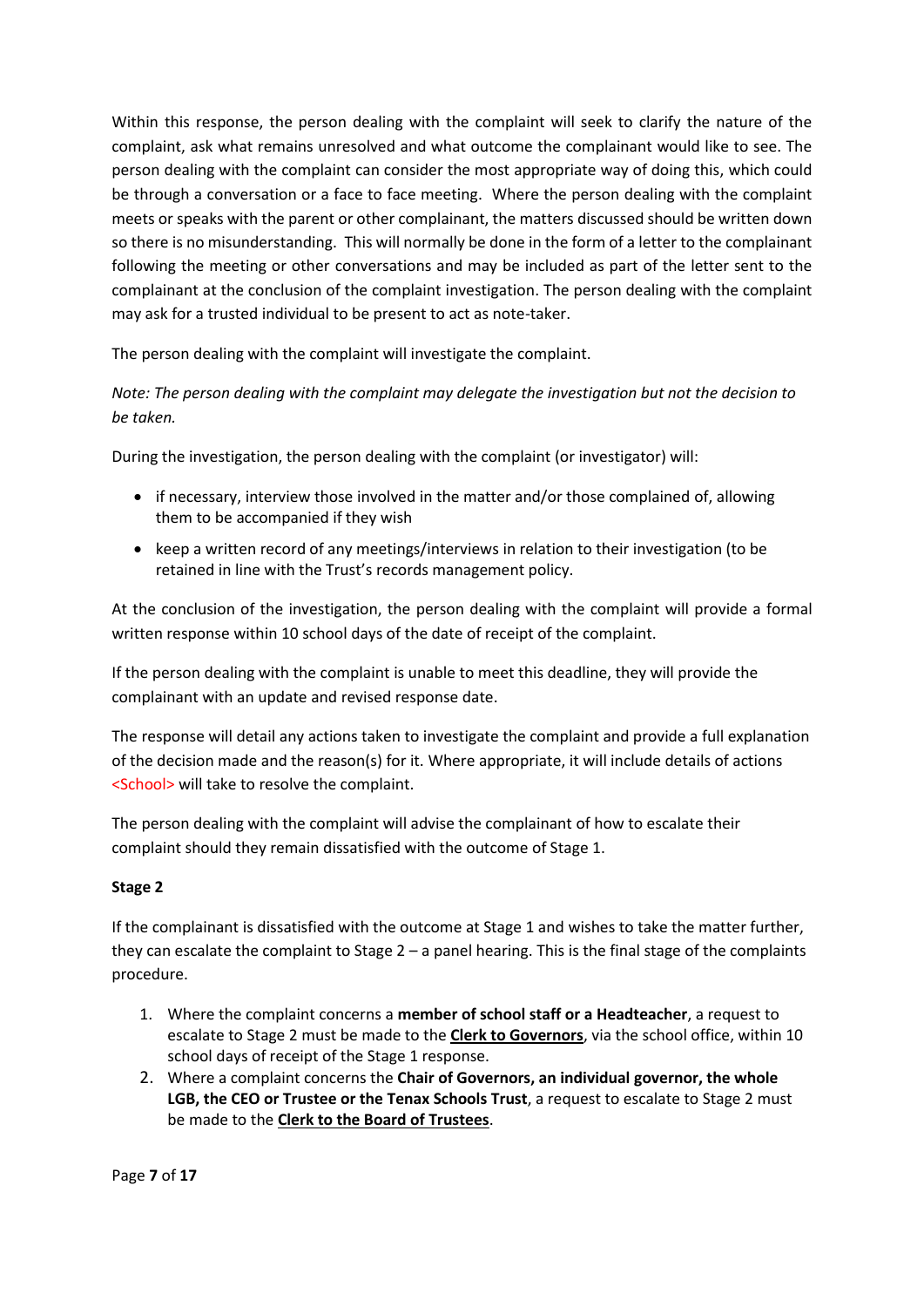The Clerk will record the date the complaint is received and acknowledge receipt of the complaint in writing (either by letter or email) within 5 school days.

Requests received outside of this time frame will only be considered if exceptional circumstances apply.

The Clerk will write to the complainant to inform them of the date of the meeting. They will aim to convene a meeting within 20 school days of receipt of the Stage 2 request. If this is not possible, the Clerk will provide an anticipated date and keep the complainant informed.

If the complainant rejects the offer of three proposed dates, without good reason, the Clerk will decide when to hold the meeting. It will then proceed in the complainant's absence on the basis of written submissions. The panel hearing will consist of two governors and one member who is suitably independent of the management and running of the academy, with no prior involvement or knowledge of the complaint. Prior to the meeting, they will decide amongst themselves who will act as the Chair of the panel hearing. If there are fewer than two governors from <School> available, the Clerk will source any additional, independent governors or Trustees from the Tenax Schools Trust in order to make up the panel. Alternatively, an entirely independent panel may be convened to hear the complaint at Stage 2. It is a matter for the Trust to identify suitably independent individuals who can fulfil the role and responsibility of being the independent member.

If the complainant attends the meeting, they may bring someone along to provide support. This can be a relative or friend. Generally, we do not encourage either party to bring legal representatives to the panel hearing. However, there may be occasions when legal representation is appropriate.

For instance, if a school employee is called as a witness in a complaint meeting, they may wish to be supported by union and/or legal representation.

*Note: Complaints about staff conduct will not generally be handled under this complaints procedure. Complainants will be advised that any staff conduct complaints will be considered under staff disciplinary procedures, if appropriate, but outcomes will not be shared with them.* 

Representatives from the media are not permitted to attend.

At least 10 school days before the meeting, the Clerk will:

- confirm and notify the complainant of the date, time and venue of the meeting, ensuring that, if the complainant is invited, the dates are convenient to all parties and that the venue and proceedings are accessible
- request copies of any further written material to be submitted by the complainant to the panel at least 7 school days before the meeting.

Any written material will be circulated to all parties at least 5 school days before the date of the meeting. The committee will not normally accept, as evidence, recordings of conversations that were obtained covertly and without the informed consent of all parties being recorded.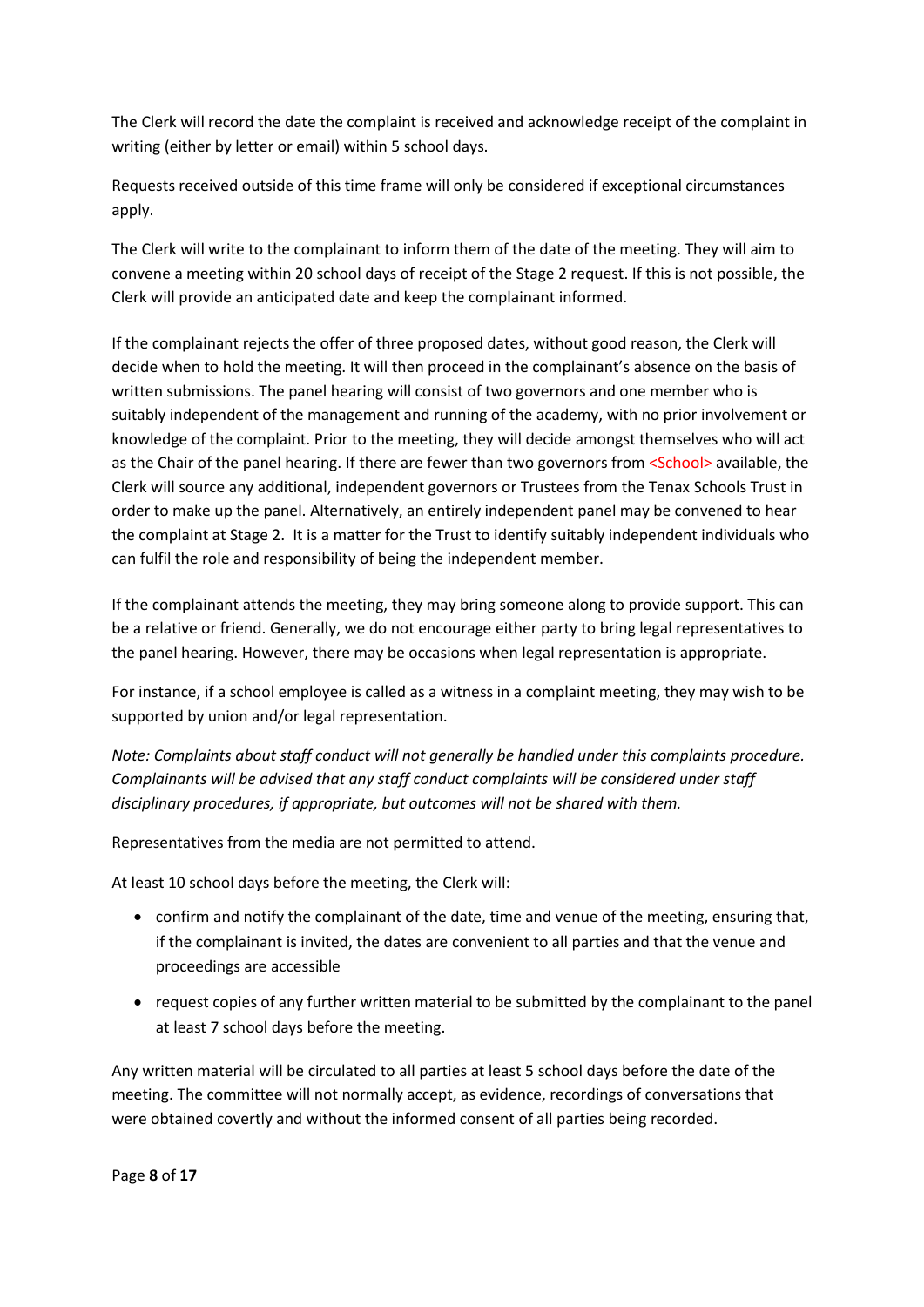The committee will also not review any new complaints at this stage or consider evidence unrelated to the initial complaint to be included. New complaints must be dealt with from Stage 1 of the procedure.

The meeting will be held in private. Electronic recordings of meetings or conversations are not normally permitted unless a complainant's own disability or special needs require it. Prior knowledge and consent of all parties attending must be sought before the recording of meetings or conversations takes place. Consent will be recorded in any minutes taken.

The panel will consider the complaint and all the evidence presented. The panel can:

- uphold the complaint in whole or in part
- dismiss the complaint in whole or in part.

If the complaint is upheld in whole or in part, the panel will:

- decide on the appropriate action to be taken to resolve the complaint
- where appropriate, recommend changes to the school's systems or procedures to prevent similar issues in the future.

The Chair of the Panel will provide the complainant and <School> with a full explanation of their decision and the reason(s) for it, in writing, within 5 school days.

The letter to the complainant will include details of how to contact the Education and Skills Funding Agency (ESFA) if they are dissatisfied with the way their complaint has been handled by  $\le$ School>.

If the complaint is about the Chair of Governors, any individual governor(s) or the whole governing body, the CEO, a Trustee or the Tenax Schools Trust, Stage 2 will be heard by a panel of two nonexecutive Trustees and one member who is suitably independent of the management and running of the Trust. It is a matter for the Trust to identify suitably independent individuals who can fulfil the role and responsibility of being the independent member.

If the complaint is jointly about the Chair and Vice Chair, or the entire Trust Board, or the majority of the Trust Board, Stage 2 will be heard by a completely independent panel.

The response will detail any actions taken to investigate the complaint and provide a full explanation of the decision made and the reason(s) for it. Where appropriate, it will include details of actions <School> will take to resolve the complaint.

The panel will ensure that those findings and recommendations are sent by electronic mail or otherwise given to the complainant and, where relevant, the person complained about.

A written record will be kept of all complaints, and of whether they are resolved at Stage 1 or proceed to Stage 2, along with what actions have been taken, regardless of the decision.

All correspondence statements and records relating to individual complaints will be kept confidential except where the Secretary of State or body conducting an inspection under section 109 of the 2008 Act requests access to them.

Page **9** of **17**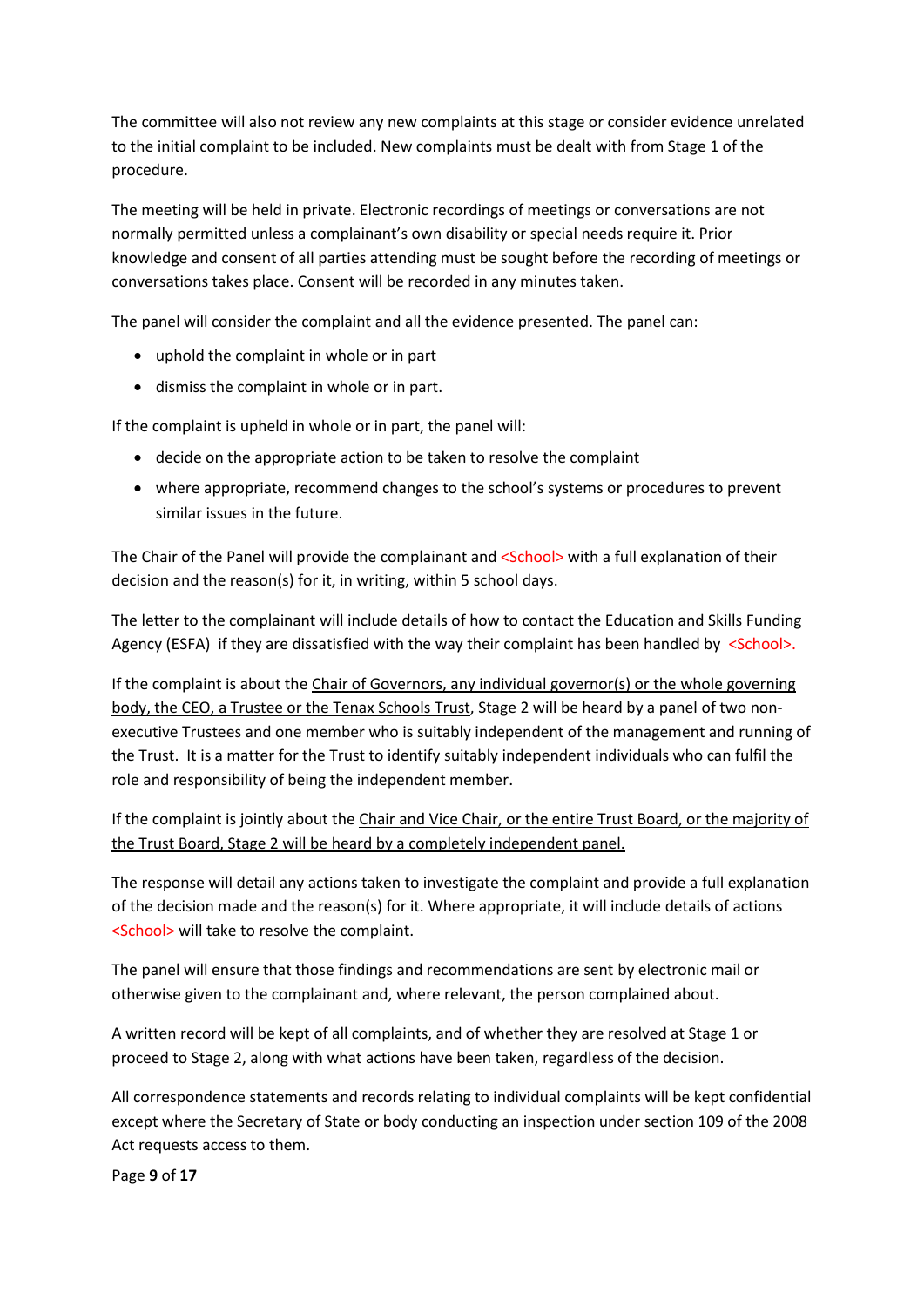## **Next Steps**

If the complainant believes the school or Trust did not handle their complaint in accordance with the published complaints procedure or they acted unlawfully or unreasonably in the exercise of their duties under education law, they can contact the ESFA after Stage 2 has been completed.

The ESFA will not normally reinvestigate the substance of complaints or overturn any decisions made by <School>. They will consider whether <School> has adhered to education legislation and any statutory policies connected with the complaint and whether they have followed [Part 7 of the](http://www.legislation.gov.uk/uksi/2010/1997/schedule/1/made)  [Education \(Independent School Standards\) Regulations 2014.](http://www.legislation.gov.uk/uksi/2010/1997/schedule/1/made)

The complainant can refer their complaint to the ESFA online at[: www.education.gov.uk/contactus,](http://www.education.gov.uk/contactus) by telephone on: 0370 000 2288 or by writing to:

Academy Complaints and Customer Insight Unit Education and Skills Funding Agency Cheylesmore House 5 Quinton Road Coventry CV1 2WT

## **Unreasonable Complainants**

Our Trust is committed to dealing with all complaints fairly and impartially, and to providing a high quality service to those who complain. We will not normally limit the contact complainants have with the school. However, we do not expect our staff to tolerate unacceptable behaviour and will take action to protect staff from that behaviour, including that which is abusive, offensive or threatening.

## **Examples: A complaint may be regarded as unreasonable when the person making the complaint:**

- refuses to articulate their complaint or specify the grounds of a complaint or the outcomes sought by raising the complaint, despite offers of assistance;
- refuses to co-operate with the complaints investigation process while still wishing their complaint to be resolved;
- refuses to accept that certain issues are not within the scope of a complaints procedure;
- insists on the complaint being dealt with in ways which are incompatible with the adopted complaints procedure or with good practice;
- introduces trivial or irrelevant information which the complainant expects to be taken into account and commented on, or raises large numbers of detailed but unimportant questions, and insists they are fully answered, often immediately and to their own timescales;
- makes unjustified complaints about staff who are trying to deal with the issues, and seeks to have them replaced;
- changes the basis of the complaint as the investigation proceeds;
- repeatedly makes the same complaint (despite previous investigations or responses concluding that the complaint is groundless or has been addressed);

Page **10** of **17**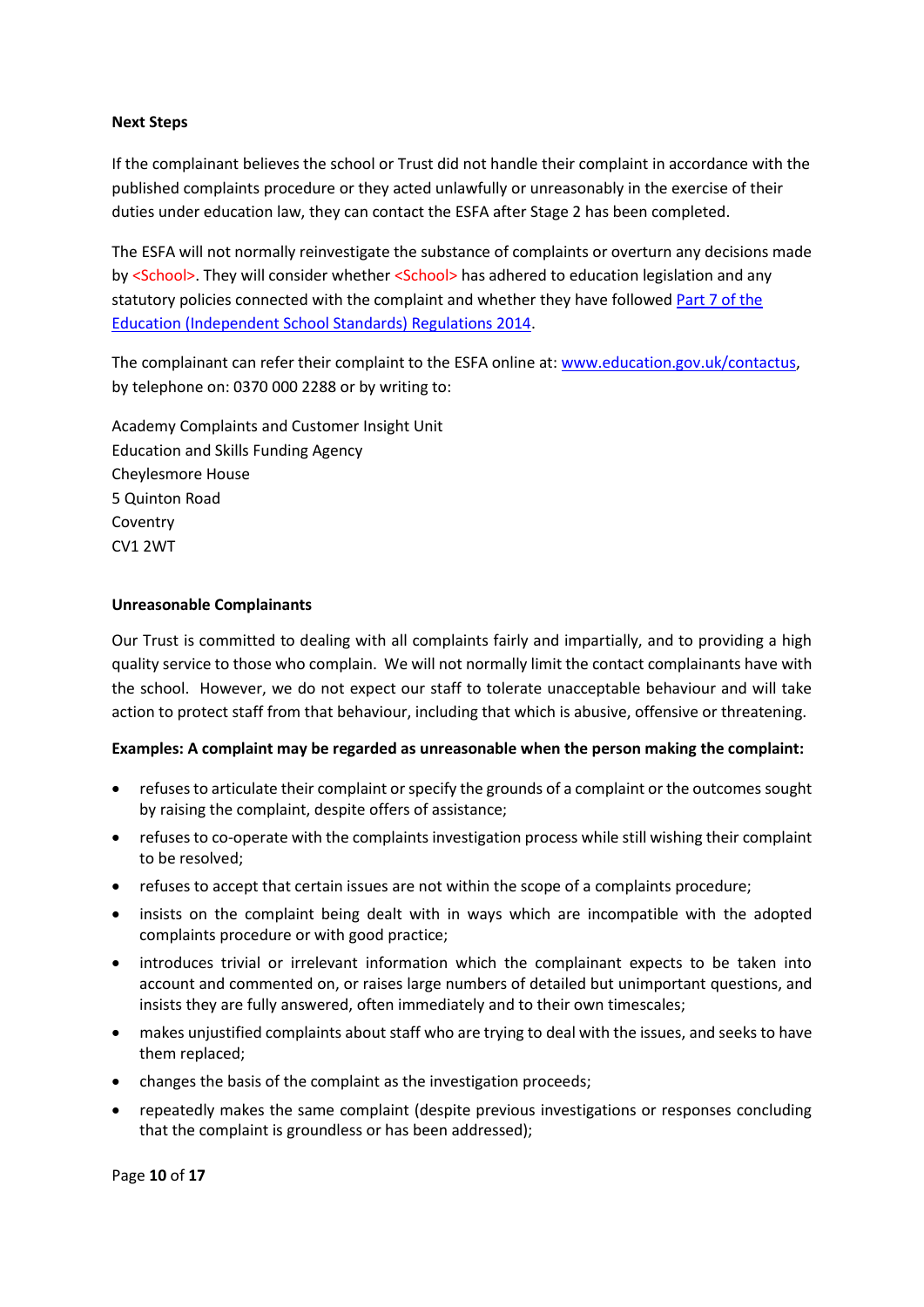- refuses to accept the findings of the investigation into that complaint where the school's complaints procedure has been fully and properly implemented and completed including referral to the ESFA;
- seeks an unrealistic outcome;
- makes excessive demands on school time by frequent, lengthy, complicated and stressful contact with staff regarding the complaint in person, in writing, by email and by telephone while the complaint is being dealt with.

## **A complaint may also be considered unreasonable if the person making the complaint does so either face-to-face, by telephone or in writing or electronically:**

- maliciously;
- aggressively;
- using threats, intimidation or violence;
- using abusive, offensive or discriminatory language;
- knowing it to be false;
- using falsified information;
- publishing unacceptable information in a variety of media such as in social media websites and newspapers.

Complainants should limit the numbers of communications with a school while a complaint is being progressed. It is not helpful if repeated correspondence is sent (either by letter, phone, email or text) as it could delay the outcome being reached.

Whenever possible, the Headteacher or Chair of Governors will discuss any concerns with the complainant informally before applying an 'unreasonable' marking.

If the behaviour continues the Headteacher will write to the complainant explaining that their behaviour is unreasonable and asking them to change it. For complainants who excessively contact the school causing a significant level of disruption, the school may specify methods of communication and limit the number of contacts in a communication plan. This will usually be reviewed after 6 months.

In response to any serious incident of aggression or violence, the concerns and actions taken will be put in writing immediately and the police informed. This may include banning an individual from school premises.

## **Barring from the School Premises**

Although fulfilling a public function, schools are private places. The public has no automatic right of entry. Schools will therefore act to ensure they remain a safe place for pupils, staff and other members of their community.

If a parent's behaviour is a cause for concern, a school can ask them to leave school premises. In serious cases, the Headteacher or the CEO can notify them in writing that their implied licence to be on school premises has been temporarily revoked subject to any representations that the parent may

Page **11** of **17**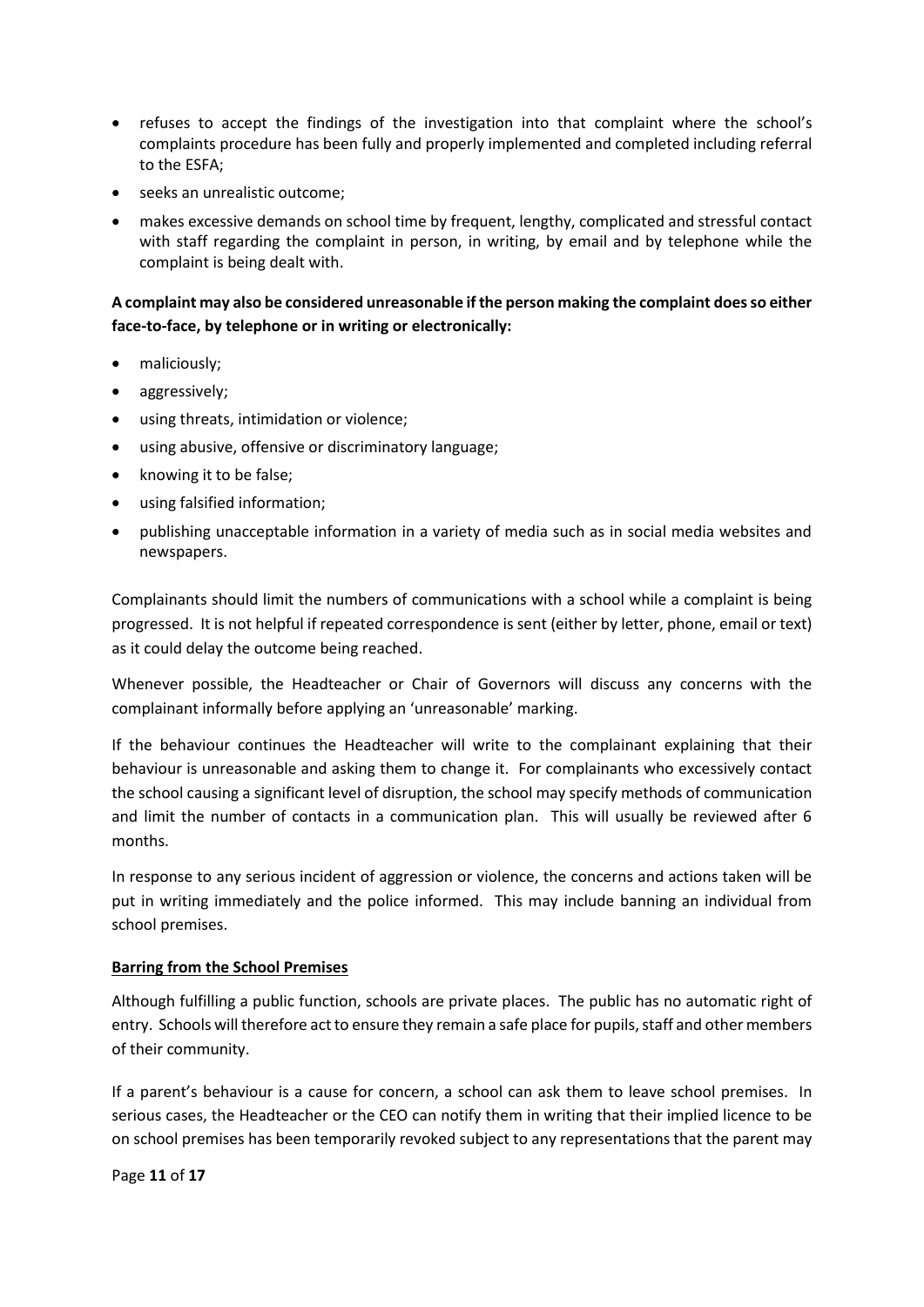wish to make. Schools should always give the parent the opportunity to formally express their views on the decision to bar in writing. The decision to bar should then be reviewed, taking into account any representations made by the parent, and either confirmed or lifted. If the decision is confirmed the parent should be notified in writing, explaining how long the bar will be in place.

Anyone wishing to complain about being barred can do so, by letter or email, to the Headteacher or CEO. However, complaints about barring cannot be escalated to the ESFA. Once the school's own complaints procedure has been completed, the only remaining avenue of appeal is through the Courts; independent legal advice must therefore be sought.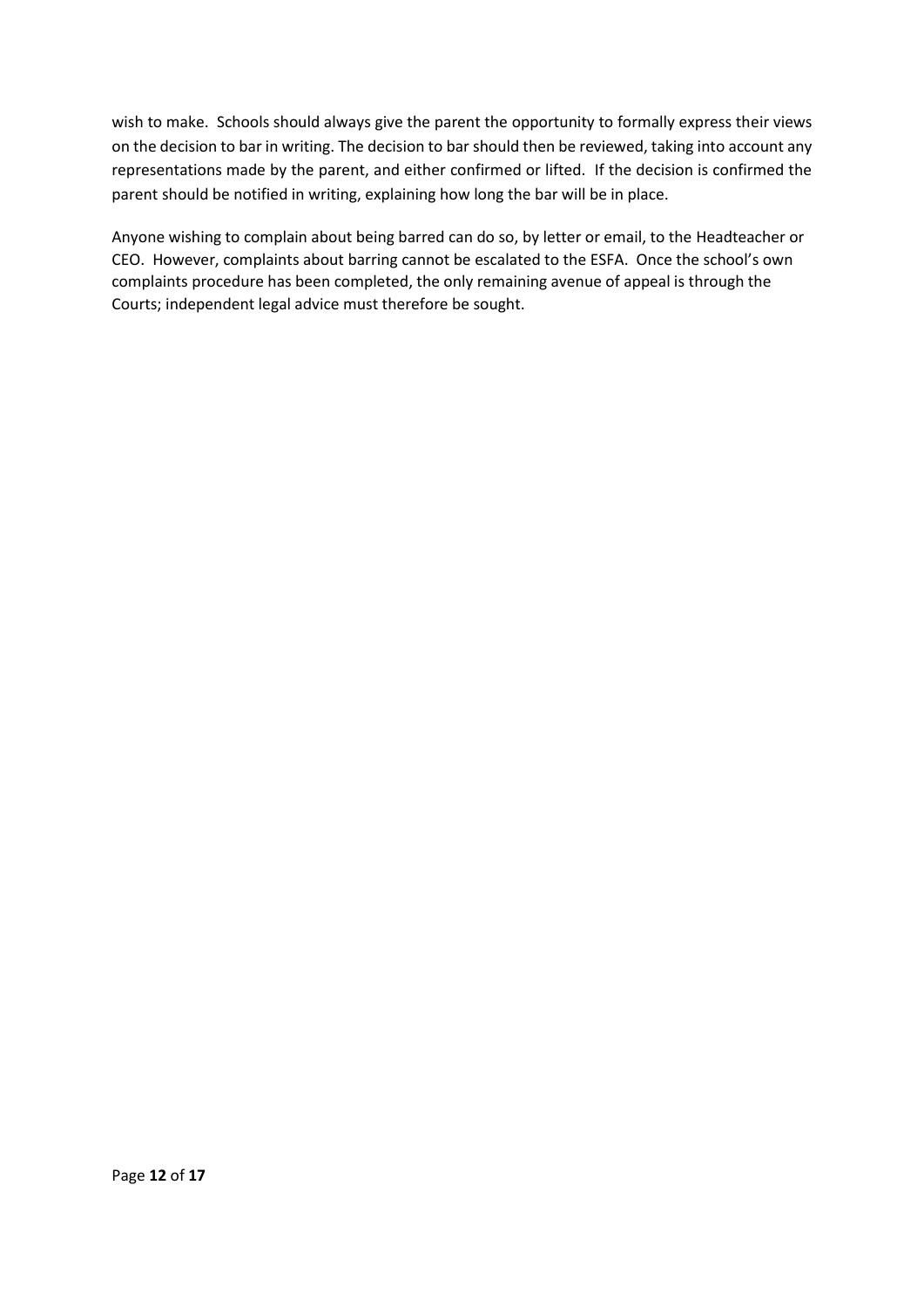## **Complaint Form**

| Your name:                                                                                                                 |  |  |
|----------------------------------------------------------------------------------------------------------------------------|--|--|
| Pupil's name (if relevant):                                                                                                |  |  |
| Your relationship to the pupil (if relevant):                                                                              |  |  |
| <b>Address:</b>                                                                                                            |  |  |
|                                                                                                                            |  |  |
| Postcode:                                                                                                                  |  |  |
| Day time telephone number:                                                                                                 |  |  |
| <b>Email address:</b><br>Please give details of your complaint, including whether you have spoken to anybody at the school |  |  |
| about it.                                                                                                                  |  |  |
|                                                                                                                            |  |  |
|                                                                                                                            |  |  |
|                                                                                                                            |  |  |
|                                                                                                                            |  |  |
| What actions do you feel might resolve the problem at this stage?                                                          |  |  |
|                                                                                                                            |  |  |
|                                                                                                                            |  |  |
|                                                                                                                            |  |  |
| Are you attaching any paperwork? If so, please give details.                                                               |  |  |
|                                                                                                                            |  |  |
|                                                                                                                            |  |  |
|                                                                                                                            |  |  |
| Signature:                                                                                                                 |  |  |
|                                                                                                                            |  |  |
| Date:                                                                                                                      |  |  |
| <b>Official use</b>                                                                                                        |  |  |
| Date acknowledgement sent:                                                                                                 |  |  |
| By who:                                                                                                                    |  |  |
| <b>Complaint referred to:</b>                                                                                              |  |  |
| <b>Action taken:</b>                                                                                                       |  |  |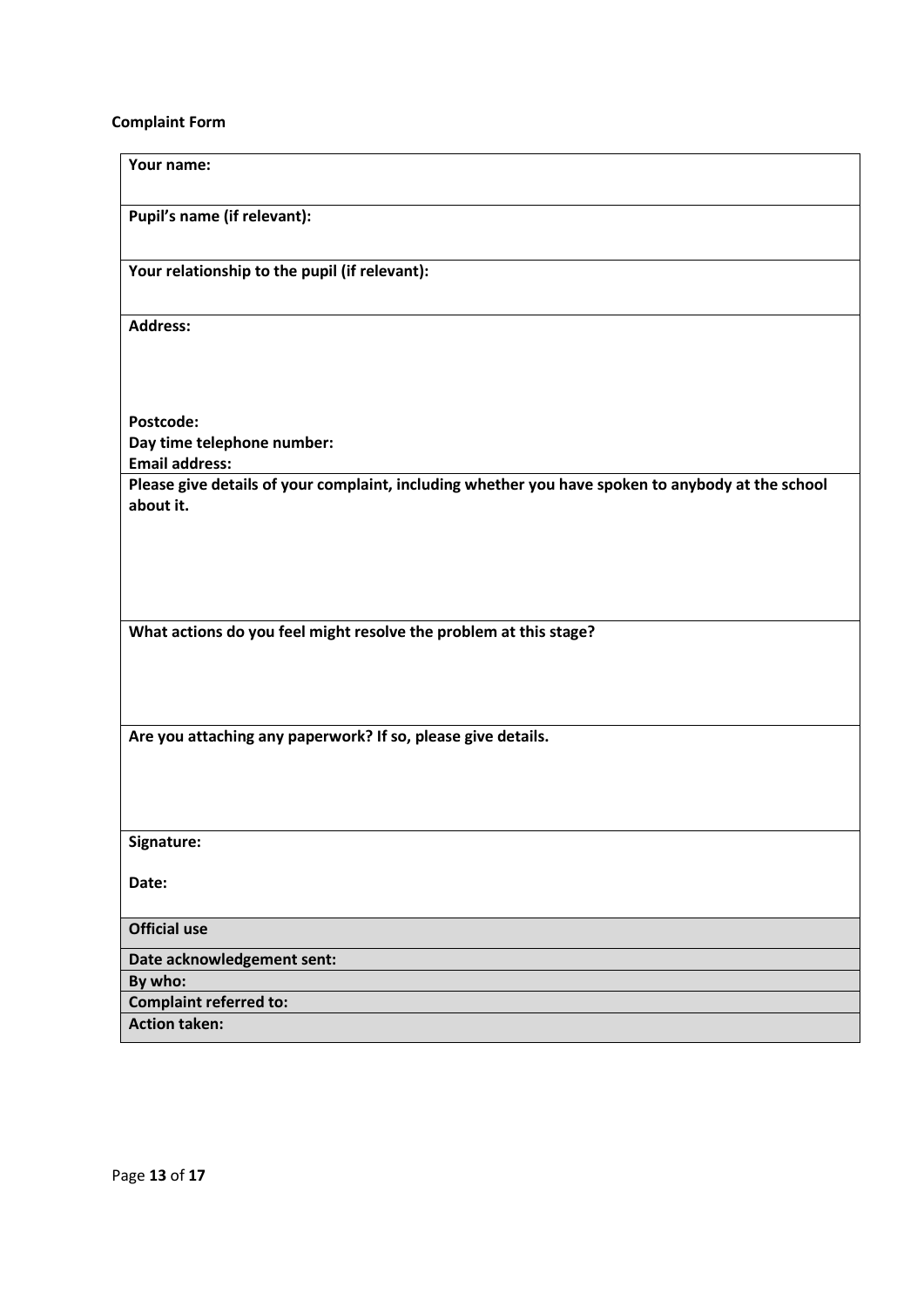#### **Roles and Responsibilities**

#### Complainant

The complainant will receive a more effective response to the complaint if they:

- explain the complaint in full as early as possible
- co-operate with the school in seeking a solution to the complaint
- respond promptly to requests for information or meetings or in agreeing the details of the complaint
- ask for assistance as needed
- treat all those involved in the complaint with respect
- refrain from publicising the details of their complaint on social media and respect confidentiality.

#### Investigator

The investigator's role is to establish the facts relevant to the complaint by:

- providing a comprehensive, open, transparent and fair consideration of the complaint through:
	- o meeting or speaking with the complainant, if the Investigator deems this to be appropriate to establish what has happened and who has been involved
	- $\circ$  interviewing staff and children/young people and other people relevant to the complaint
	- o consideration of records and other relevant information
	- o analysing information
- liaising with the complainant and the complaints co-ordinator as appropriate to clarify what the complainant feels would put things right.

The investigator should:

- conduct any conversations and meetings sensitively, with an open mind and be prepared to persist in the questioning
- keep notes of any conversations and meetings or arrange for an independent note taker to attend to record minutes
- ensure that any papers produced during the investigation are kept securely pending any appeal
- be mindful of the timescales to respond
- prepare a comprehensive report that sets out the facts, identifies solutions and recommends courses of action to resolve problems.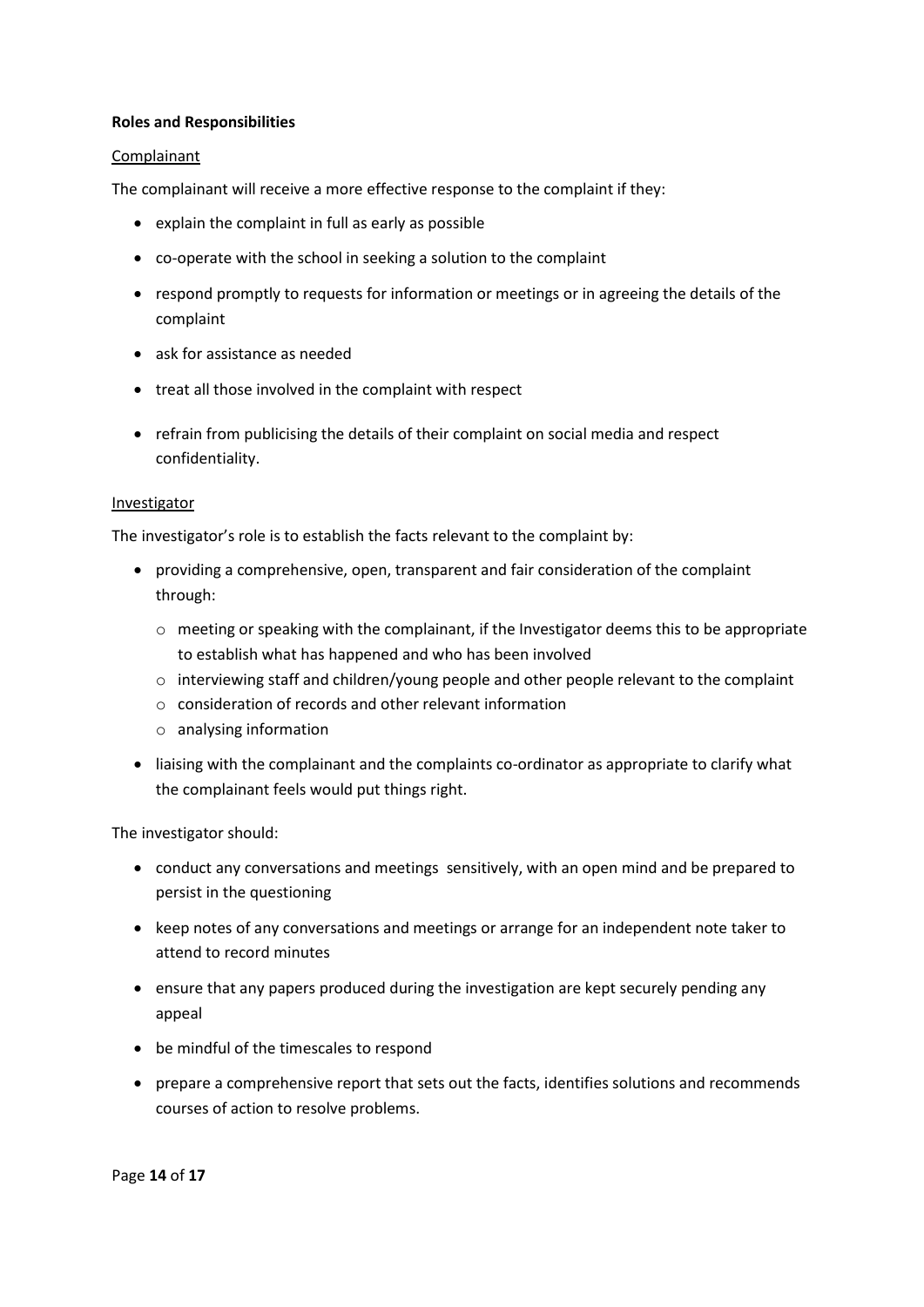The Headteacher (or relevant decision-maker as directed on page 6) will determine whether to uphold or dismiss the complaint and communicate that decision to the complainant, providing the appropriate escalation details.

Complaints Co-ordinator *(this would normally be the Clerk to Governors unless the complaint is about the Chair of Governors, any individual governor(s) or the whole governing body, or the CEO in which case it would normally be the Clerk to the Board of Trustees)*

The complaints co-ordinator should:

- ensure that the complainant is fully updated at each formal stage of the procedure
- liaise with the Headteacher, Chair of Governors, Clerk and the Trust Executive group as appropriate to ensure the smooth running of the complaints procedure
- be aware of issues regarding:
	- o sharing third party information
	- $\circ$  additional support. This may be needed by complainants when making a complaint including interpretation support or where the complainant is a child or young person
- keep records.

## Clerk to the Governors

The Clerk is the contact point for the complainant and the panel and should:

- ensure that all people involved in the complaints procedure are aware of their legal rights and duties, including any under legislation relating to school complaints, education law, the Equality Act 2010, the Freedom of Information Act 2000, the Data Protection Act (DPA) 2018 and the General Data Protection Regulations (GDPR)
- set the date, time and venue of the meeting, ensuring that the dates are convenient to all parties (if they are invited to attend) and that the venue and proceedings are accessible
- collate any written material relevant to the complaint (for example; stage 1 paperwork, school and complainant submissions) and send it to the parties in advance of the meeting within an agreed timescale
- take minutes of the proceedings
- circulate the minutes of the meeting
- notify all parties of the committee's decision.

## Panel Chair

The panel's chair, who is nominated in advance of the complaint meeting, should ensure that:

- both parties are asked (via the Clerk) to provide any additional information relating to the complaint by a specified date in advance of the meeting
- the meeting is conducted in a manner that is not adversarial, and that, if all parties are invited

## Page **15** of **17**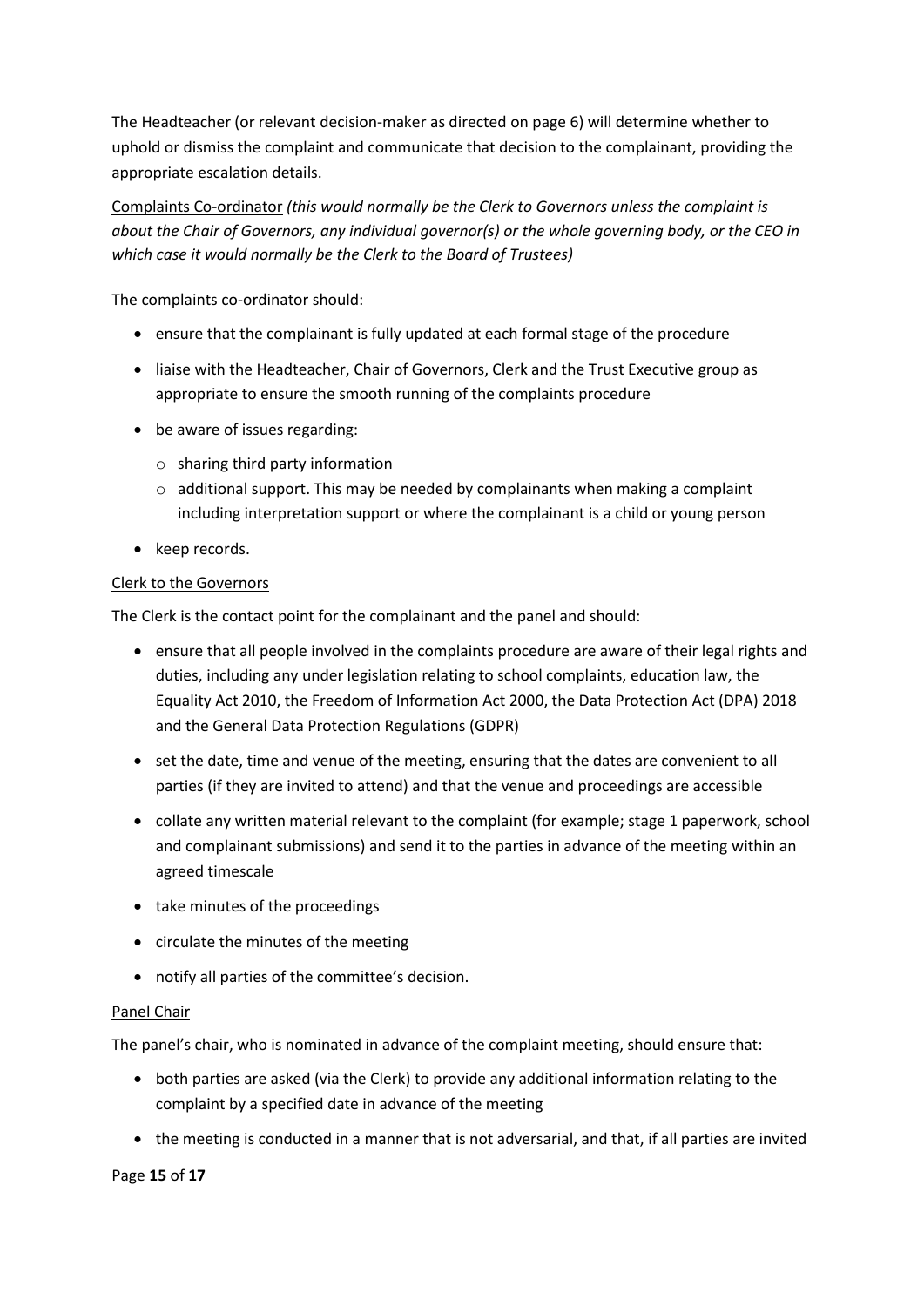to attend, everyone is treated with respect and courtesy

- complainants who may not be used to speaking at such a meeting are put at ease. This is particularly important if the complainant is a child/young person
- the remit of the committee is explained to the complainant
- written material is seen by everyone in attendance, provided it does not breach confidentiality or any individual's rights to privacy under the DPA 2018 or GDPR.
- if a new issue arises it would be useful to give everyone the opportunity to consider and comment upon it; this may require a short adjournment of the meeting
- both the complainant and the school are given the opportunity to make their case and seek clarity, either through written submissions ahead of the meeting or verbally in the meeting itself
- the issues are addressed
- key findings of fact are made
- the panel is open-minded and acts independently
- no member of the panel has an external interest in the outcome of the proceedings or any involvement in an earlier stage of the procedure
- the meeting is minuted
- they liaise with the clerk
- communicate the decision of the Panel to the complainant, providing the appropriate escalation details

## Panel Member

Panel members should be aware that:

- the meeting must be independent and impartial, and should be seen to be so
- no governor or Trustee may sit on the panel if they have had a prior involvement in the complaint or in the circumstances surrounding it
- the aim of the meeting should be to resolve the complaint and achieve reconciliation between the school and the complainant
- we recognise that the complainant might not be satisfied with the outcome if the meeting does not find in their favour. It may only be possible to establish the facts and make recommendations
- many complainants will feel nervous and inhibited in a formal setting
- parents/carers often feel emotional when discussing an issue that affects their child.
- extra care needs to be taken when the complainant is a child/young person and present

Page **16** of **17**